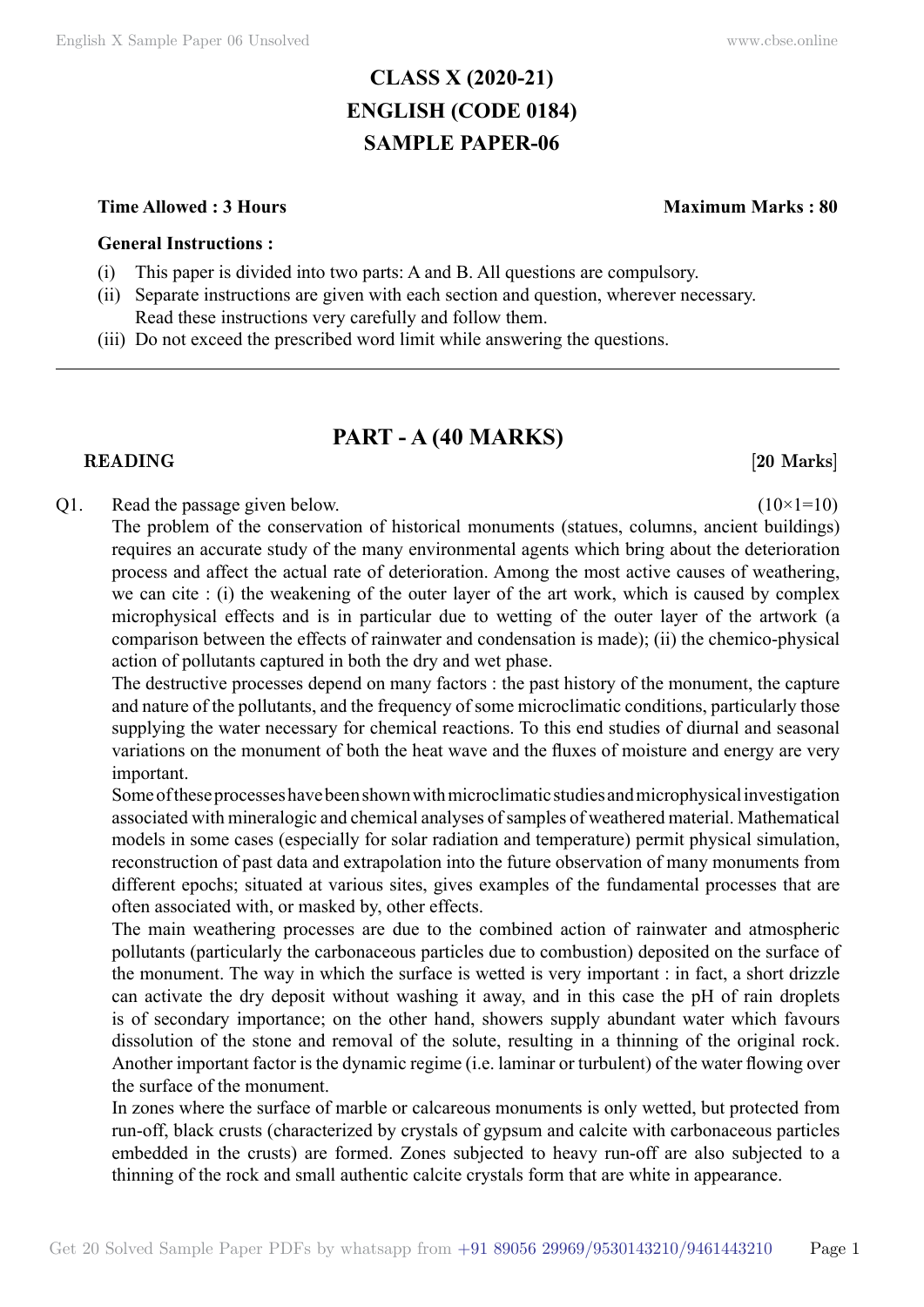In the case of relatively unpolluted towns, where marble and limestone sulphation is not the main cause of the deterioration process, biological deterioration mechanisms are often very important, due to the activity of epilithic and endolithic microflora and microfauna.

The case of particularly precious mortars, e.g. murals or frescoes, is discussed in order to clarify the thermodynamic method proposed for the analysis of experimental campaigns. Finally actions are described that act on the causes and not only on the effects.

## **On the basis of your understanding of the given passage, answer ANY TEN questions from**  the twelve that follow.  $(1\times10=10)$

- **(a)** The destructive processes of historical monuments depend on many factors, that are :
	- I. the capture and nature of the pollutants
	- II. the supply of necessary chemical water reactions
	- III. the past history of the monument
	- IV. the frequency of some microclimatic conditions
	- (i) II, III and IV (ii) I, II and III
	- (iii) I, III and IV (iv) I, II, III and IV
- **(b)** The problem of the conservation of historical monuments requires :
	- (i) an understanding of the deterioration process.
	- (ii) an accurate study of the many environmental agents.
	- (iii)an accurate assumption of effects of rainwater.
	- (iv)an understanding of the effects caused by the chemico-physical action of pollutants.
- **(c)** The main weathering processes of the monument are caused due to the deposition of .......... on the surface of the monument.
	- (i) gypsum and calcite with carbonaceous particles
	- (ii) the heat wave and the fluxes of moisture and energy
	- (iii)pollutants which weaken the art work
	- (iv)the combined action of rainwater and atmospheric pollutants
- **(d)** What favours the dissolution of the stone and removal of the solute, resulting in a thinning of the original rock ?
	- (i) showers which supply abundant water
	- (ii) pollutants in the air
	- (iii)deterioration over a period of long time
	- (iv)excessive restoration of an artwork
- **(e)** To understand the destructive process of a monument it is very important to study the : (i) moisture deposited on the monument yearly.
	- (ii) understand the variations of heat affecting the monument.
	- (iii)diurnal and seasonal variations on the monument.
	- (iv)fluxes of energy experienced by the monument.
- **(f)** What are formed on the monuments in the zones where the surface of marble or calcareous monuments is only wetted but protected from run-off ?
	- (i) green patches (ii) black crusts
	- (iii) grey mould (iv) yellow residue
- **(g)** Zones that experience .......... are also subjected to a thinning of the rock and small authentic calcite crystals form that are white in appearance on the monument. (i) extreme air pollution (ii) acid rainfall
	- (iii) harsh winds (iv) heavy run-off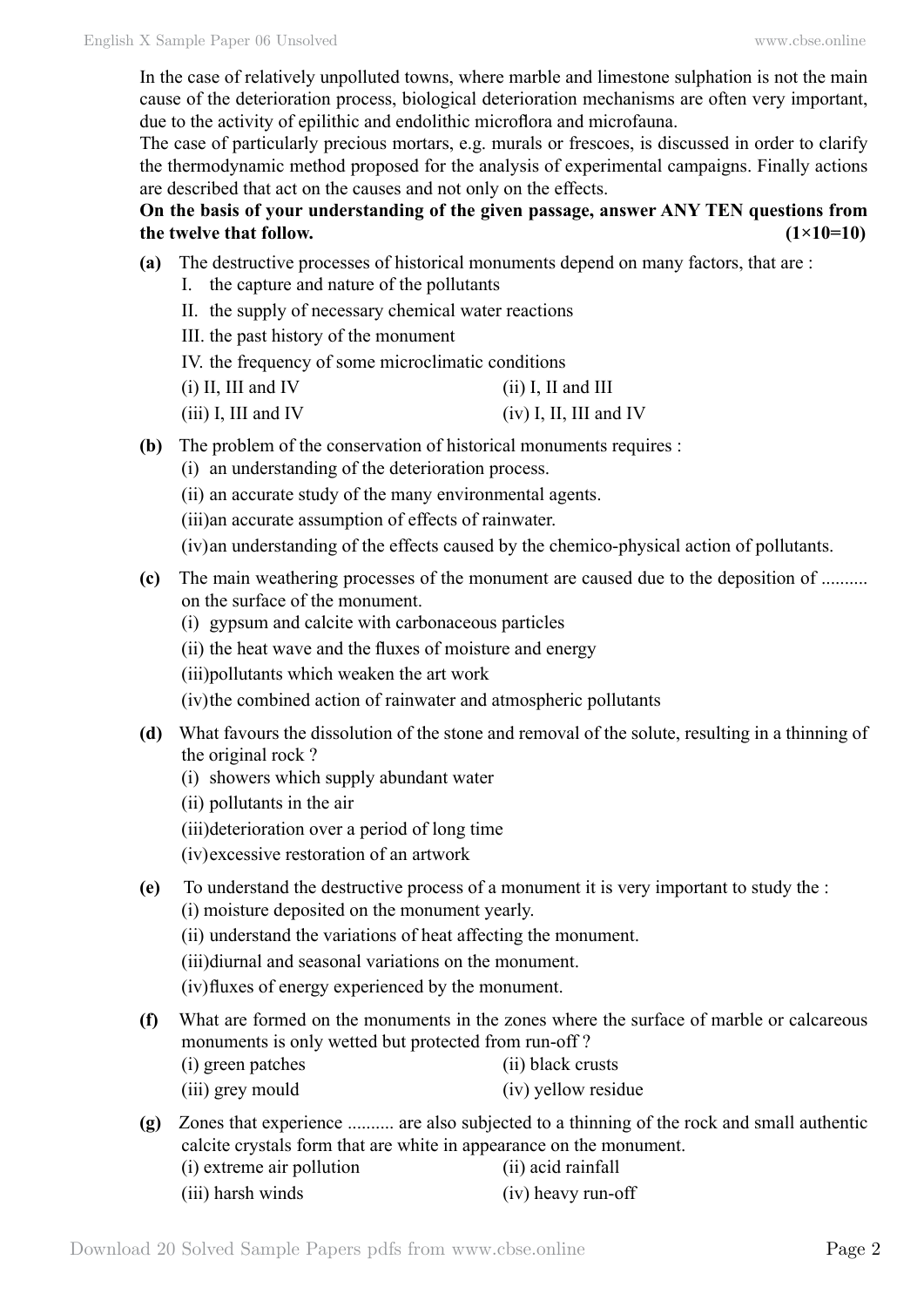- **(h)** Which of the following will be the most appropriate title of the passage ? (i) Deterioration Process of Historical Monuments
	- (ii) Monuments and their Deteriorations
	- (iii)The Legacy of Monuments
	- (iv)The Science of Deterioration
- **(i)** When considering the deterioration in the case of particularly precious mortars, actions are described that act on :
	- (i) the maintenance of the artwork.
	- (ii) keeping the mural in its original condition.
	- (iii)the causes and not only on the effects.
	- (iv)the effects of time that can be clearly seen.
- **(j)** In the passage the phrase 'run-off' refers to :
	- (i) the flowing of excessive water across a surface.
	- (ii) the fast deterioration of a surface.
	- (iii)the thinning of the upper layer of a monument.
	- (iv)the destructive affect of wind erosion.
- **(k)** When talking about weathering processes, the way in which the surface is .......... is very important.
	- (i) eroded (ii) wetted (iii) handled (iv) built
- **(l)** Choose an option that is NOT similar in meaning to the word `weathering'.
	- (i) worn-out (ii) eroded
	- (iii) disintegrated (iv) softened
- Q2. Read the passage given below.

Tourism is an important socio-economic activity. It provides enormous scope for economic development of a particular area.

According to Ziffer (1989), "Tourism involves travelling to relatively undisturbed or uncontaminated natural areas with the specific object of studying, admiring and enjoying the scenery and its wild plants and animals, as well as any existing cultural aspects (both past and present) found in these areas."

In India, temple towns, historical monuments and sea beaches were traditionally sought out as tourist attractions. But now the fabric of tourism is changing rapidly as nature, heritage, and recreational destinations are gaining more importance. In this background, eco-tourism has of late become a top attraction for the tourists.

The root of tourism in India can be traced to pilgrimage. In the early stages, pilgrimage-based tourism was only of domestic nature but during recent years, a large number of foreign tourists have also started visiting places of pilgrimage.

India has an unending choice for the tourists—a 3,500 km long and 8,848 beautiful long beaches on the sea coast, gregarious tropical forests, the great variety of lifestyle. India's share in international tourist arrivals was 0.34 per cent in 2002 and it increased to 0.49 per cent during 2005.

The increasing trend has been maintained over the last three years and international tourist arrivals touched 3.92 million in 2005. The World Travel and Tourism Council have identified India as one of the foremost growth centres in the world in the coming decade. Domestic tourism is estimated to be much higher than international tourism and has also been rising rapidly.

The Tenth Plan recognised the vast employment generating potential of tourism and the role it can play in furthering the socio-economic objectives of the Plan. Tourism is the third largest net earner of foreign exchange for the country. Tourism in India has vast employment potential. By 2015, it is expected to provide 25 million jobs.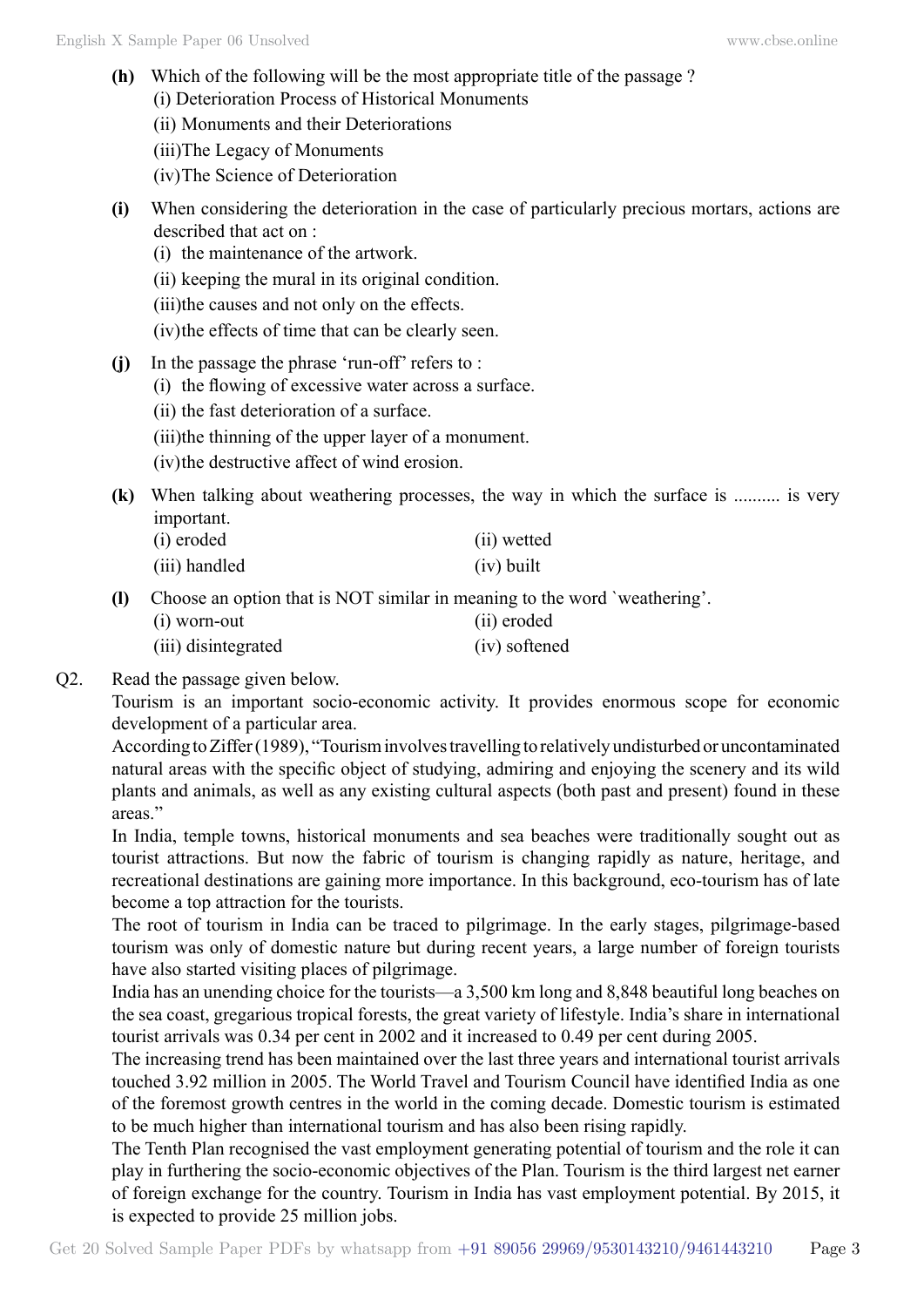### **The famous places of tourist interest in India can be classified on the basis of their geographical location and historical and cultural importance :**

(i) India has a natural landscape with a variety of attractions for tourists. There are snow-covered peaks, valleys, gorges and numerous waterfalls, lakes, and forests that attract tourists. Nature tourism is identified with the Himalayas, the Western Ghats, the Chotanagpur plateau and other places.

The places of importance include hill-stations like Shimla, Kullu, Mussorie, Nainital and Udagamandalam (Ooty); national parks and wildlife reserves like the Sanjay Gandhi National Park (Mumbai, Maharashtra) Ranthambore National Park (Rajasthan), Sariska National Park (Rajasthan), Periyar National Park (Tamil Nadu), Kaziranga (Assam), Kolleru Lake (Andhra Pradesh) and Hazaribagh Wildlife Sanctuary (Jharkhand).

- (ii) Adventure tourism has grown in popularity and India has enormous potential for adventure tourism. River-rafting, kayaking and mountain climbing in the Himalayas, rock climbing, skiing in the snow-covered hilly areas, boat racing in Kerala and paragliding are some favourite adventure sports of tourists.
- (iii)Some famous sea beaches thronged by tourists in India include beaches of Mumbai. Goa, Lakshwadeep, Andaman and Nicobar Islands, Kovalam Beach in Kerala, Marine Beach in Chennai and the beach temples of Mahabalipuram.
- (iv)India is famous for its cultural and religious tourist places that include towns and cities. Allahabad. Ajmer, Ayodhya, Badrinath. Bodh Gaya, Dwarka, Haridwar, Kanchipuram, Kedarnath, Kochi, Madurai, Tirupati, Ujjain, Varanasi and Yamunotri are places of cultural and religious tourism that are visited by numerous domestic tourists as well as tourists from abroad.
- (v) India's historical monuments and archaeological sites are of interest to domestic and international tourists. The Taj Mahal, Red Fort, Jama Masjid (Delhi), Humayun's Tomb (Delhi), India Gate (Delhi), Charminar (Hyderabad). the Gateway of India (Mumbai), Hawa Mahal (Jaipur) and places like Udaipur, Sanchi, Khajuraho. Aurangabad attracts tourists.

# **On the basis of your understanding of the given passage, answer ANY TEN questions from**  the twelve that follow.  $(1 \times 10=10)$

**(a)** Which of the following is NOT a place that was traditionally sought out as tourist attractions in India ?

| (i) historical monuments | (ii) recreational destinations |
|--------------------------|--------------------------------|
| (iii) temple towns       | (iv) sea beaches               |

- **(b)** Which of the following is NOT a place that is famous for its cultural and religious tourist places in India ?
	- (i) Tirupati (ii) Jhansi (iii) Allahabad (iv) Ujjain
- **(c)** As the fabric of tourism is changing rapidly, .......... has of late become a top attraction for the tourists.
	- (i) exploration tourism
	- (ii) green tourism
	- (iii) in-budget tourism
	- (iv) eco-tourism
- **(d)** Which of the following options is NOT mentioned by Ziffer when he defines tourism ?
	- (i) Tourism has a specific object of studying, admiring and enjoying the scenery.
	- (ii) Tourism involves travelling to relatively undisturbed or uncontaminated natural areas.
	- (iii)Tourism has a goal of appreciating the untainted beauty of the places visited.
	- (iv)Tourism involves visiting any existing cultural aspects of both past and present.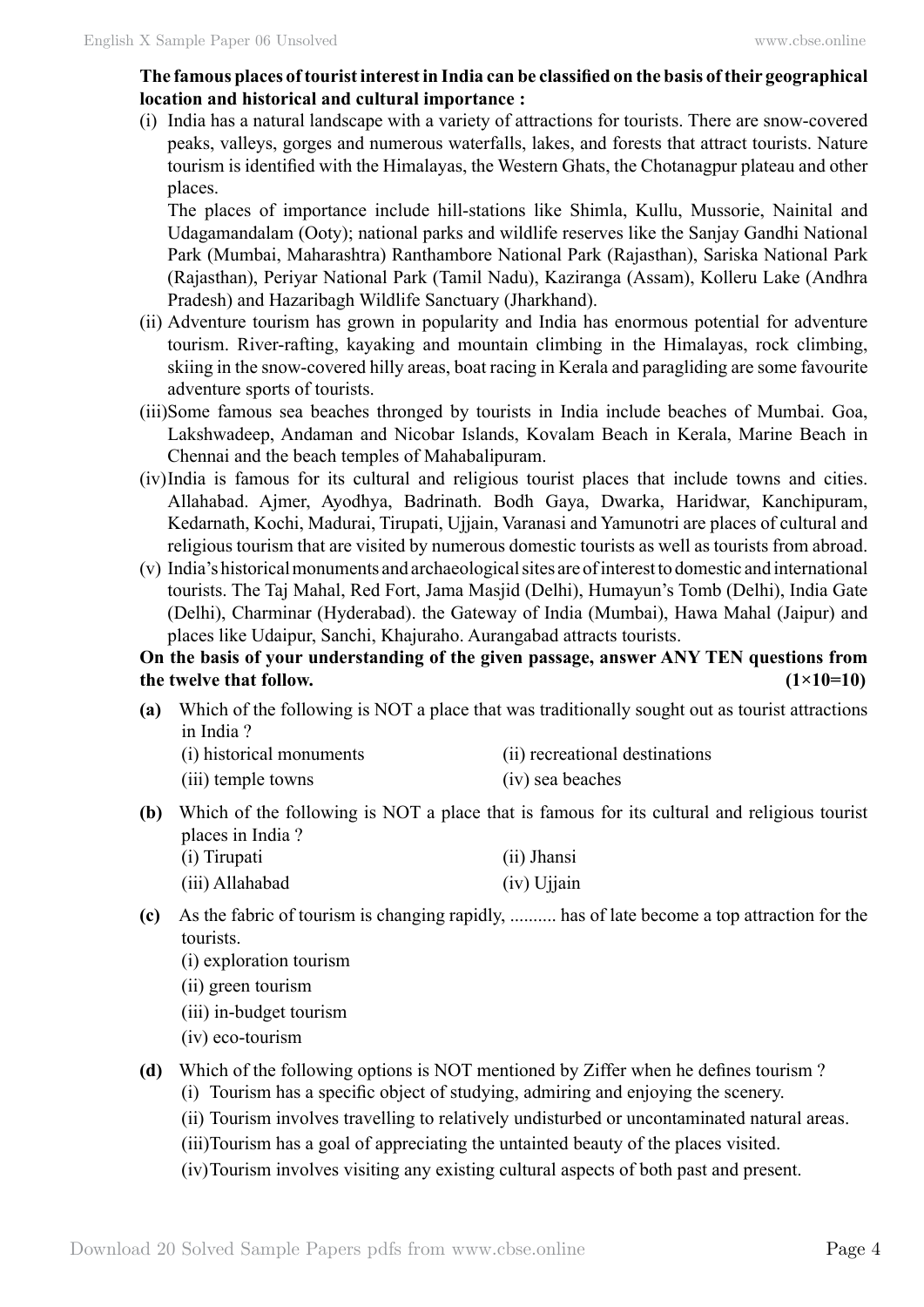- **(e)** Adventure tourism in India has grown quite a lot in popularity. Some adventure sports one can experience and enjoy in the Himalayas are :
	- I. mountain climbing II. river-rafting III. kayaking IV. boat racing (i) I and II (ii) III and IV (iii) I, II and III (iv) I, III and IV
- **(f)** Choose an option that is NOT correct.
	- (i) Kaziranga National Park is in Arunachal Pradesh.
	- (ii) Sariska National Park is in Rajasthan.
	- (iii)Periyar National Park is in Tamil Nadu.
	- (iv)Hazaribagh Wildlife Sanctuary is in Jharkhand.
- **(g)** Which of the following is NOT something that provides an unending choice for the tourists who visit India ?
	- (i) gregarious tropical forests
	- (ii) long stretch of snow covered mountain ranges
	- (iii)beautiful long beaches on the sea coast
	- (iv)the great variety of lifestyle
- **(h)** In India, the root of tourism can be traced to :
	- (i) Rajasthan. (ii) temple towns.
	- (iii) pilgrimage. (iv) historical places.
- **(i)** Choose an option that lists a statement that is NOT TRUE.
	- (i) India's historical monuments and archaeological sites are of interest to domestic and international tourists.
	- (ii) India's share in international tourist arrivals was 0.34 per cent in 2002 and it increased to 0.49 per cent during 2005.
	- (iii)Tourism is the fourth largest net earner of foreign exchange for India.
	- (iv)There are snow-covered peaks, valleys, gorges and numerous waterfalls, lakes, and forests that attract tourists to India.
- **(j)** The Tenth Plan has recognised that for India tourism has :
	- (i) a vast employment generating potential.
	- (ii) a high exposure rate to the other cultures.
	- (iii)the highest amount of advantages in terms of economy.
	- (iv)only profitable potentials.
- **(k)** Choose an option that is a synonym of the word 'fabric'.

| (i) constraint | (ii) potential |
|----------------|----------------|
|----------------|----------------|

- (iii) method (iv) foundation
- **(l)** Choose an option that is clearly the opposite in meaning to the word `unending'.
	- (i) ceaseless (ii) continuous
	- (iii) brief (iv) everlasting

**LITERATURE (10 Marks)**

Q3. Read the extracts given below and attempt ANY ONE by answering the questions that follow.  $(5 \times 1 = 5)$ 

CHUBUKOV [interrupting] : My dear fellow... I'm so glad, and so on... Yes, indeed, and all that sort of thing. [Embraces and kisses LOMOV] I've been hoping for it for a long time. It's been my continual desire. [Sheds a tear] And I've always loved you, my angel, as if you were my own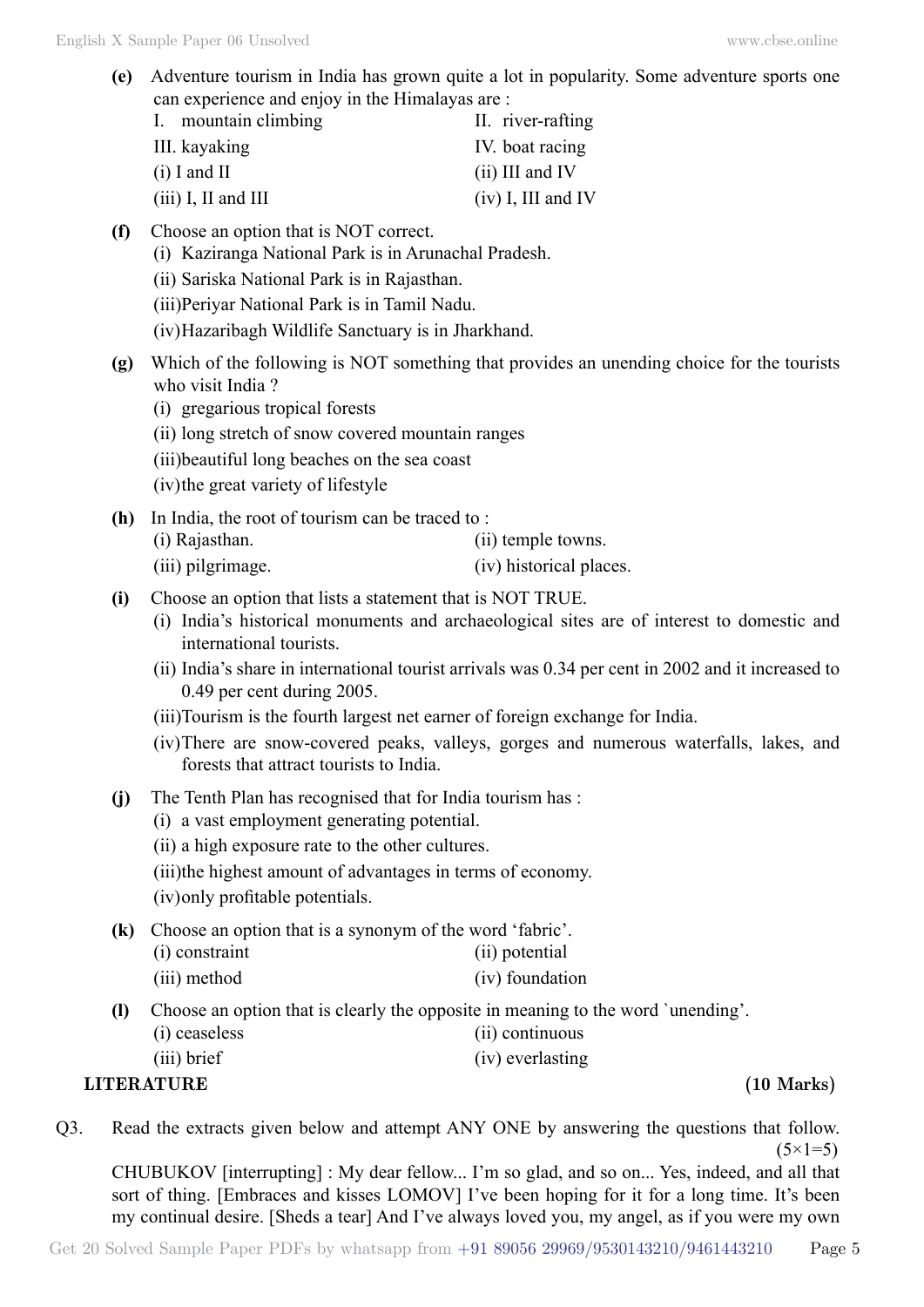son. May God give you both—His help and His love and so on, and so much hope... What am I behaving in this idiotic way for ? I'm off my balance with joy, absolutely off my balance ! Oh, with all my soul... I'll go and call Natalya, and all that.

| (a)                                                         | Why is Chubukov so glad?                                                                                       |                         |  |
|-------------------------------------------------------------|----------------------------------------------------------------------------------------------------------------|-------------------------|--|
|                                                             | (i) because Lomov came to meet him                                                                             |                         |  |
|                                                             | (ii) because Lomov wanted to marry his daughter                                                                |                         |  |
|                                                             | (iii) because Lomov did not want his property                                                                  |                         |  |
|                                                             | (iv) because Lomov did not come to borrow anything                                                             |                         |  |
| (b)                                                         | What had been Chubukov's continual desire?                                                                     |                         |  |
|                                                             | (i) to give back the oxen meadows to Lomov                                                                     |                         |  |
| (ii) to return the money he had borrowed from his neighbour |                                                                                                                |                         |  |
|                                                             | (iii) to see his daughter marry Lomov<br>(iv) to join both of the adjacent properties and make it one big farm |                         |  |
|                                                             |                                                                                                                |                         |  |
| (c)                                                         | Whom does 'both' refer to ?                                                                                    |                         |  |
|                                                             | (i) Chubukov and Natalya                                                                                       | (ii) Lomov and Natalya  |  |
|                                                             | (iii) Stepan and Natalya                                                                                       | (iv) Chubukov and Lomov |  |
| (d)                                                         | Choose an option that is similar in meaning to the word 'balance'.                                             |                         |  |
|                                                             | (i) composure                                                                                                  | (ii) stabilizer         |  |
|                                                             | (iii) nervousness                                                                                              | (iv) similarity         |  |
| (e)                                                         | Which of the following are the adjectives that can be associated with Chubukov?                                |                         |  |
|                                                             | 1. greedy                                                                                                      | 2. loving               |  |
|                                                             | 3. patient                                                                                                     | 4. cruel                |  |
|                                                             | 5. selfish                                                                                                     | 6. materialistic        |  |
|                                                             | $(i) 1, 5$ and 6                                                                                               | $(ii)$ 2, 3 and 4       |  |
|                                                             | $(iii)$ 1, 2 and 4                                                                                             | $(iv)$ 2, 5 and 6       |  |

#### **O**

As they gazed, a remarkable sight met their eyes. A fresh footmark appeared from nowhere ! Further footprints followed, one after another, descending the steps and progressing down the street. The boys followed, fascinated, until the muddy impressions became fainter and fainter, and at last disappeared altogether.

| (a)                                                                  | Whom did the footprints belong to?           |                                 |  |
|----------------------------------------------------------------------|----------------------------------------------|---------------------------------|--|
|                                                                      | (i) Mr Jaffers                               | (ii) Mrs Hall                   |  |
|                                                                      | (iii) Griffin                                | (iv) the landlord               |  |
| (b)                                                                  | Where did the boys first see the footprints? |                                 |  |
|                                                                      | (i) on a footpath                            | (ii) on the steps of a house    |  |
|                                                                      | (iii) on a busy street                       | (iv) on the snow covered ground |  |
| Choose an option that is a synonym of the word 'progressing'.<br>(c) |                                              |                                 |  |
|                                                                      | (i) developing                               | (ii) managing                   |  |
|                                                                      | (iii) gathering                              | $(iv)$ moving                   |  |

- **(d)** What remarkable sight did the boys witness ?
	- (i) a naked man walking in the snow
	- (ii) fresh muddy footprints appeared in front of them out of nowhere (iii)an invisible person hit them and left only his footprints behind (iv)footprints walking down the street in the middle of a snowstorm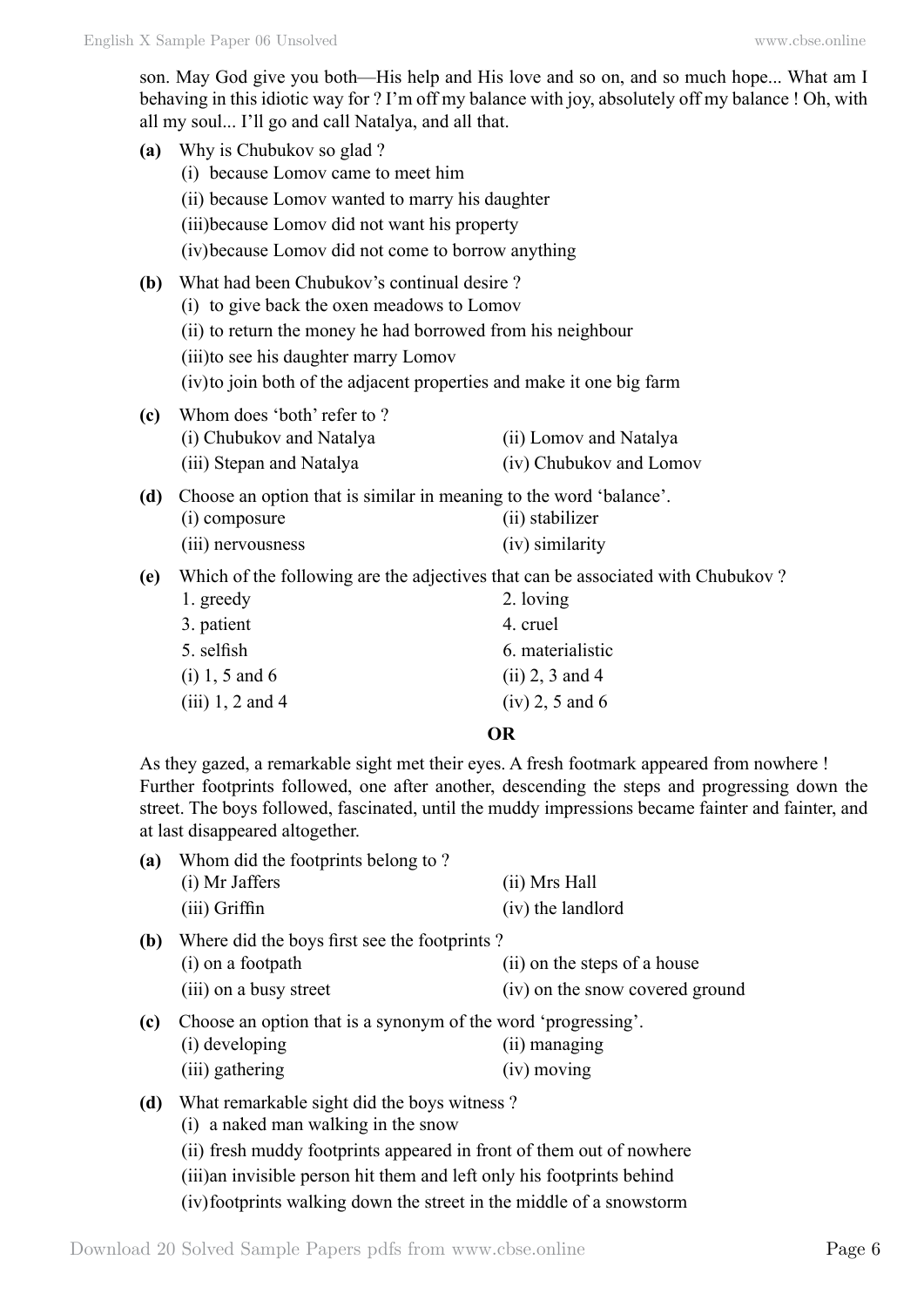**(e)** Name the author. (i) Guy de Maupassant (ii) H.G. Wells (iii) Sinclair Lewis (iv) Robert W. Peterson

Q4. Read the extracts given below and attempt ANY ONE by answering the questions that follow.  $(5 \times 1=5)$ 

He should be lurking in shadow, Sliding through long grass Near the water hole Where plump deer pass.

- **(a)** Who is 'he' ? (i) leopard (ii) jaguar (iii) tiger (iv) cheetah
- **(b)** What is 'he' actually doing instead of lurking ? (i) prowling in the forest (ii) resting in a cave (iii) is left inside a cage (iv) is growling at a deer
- **(c)** Why is he waiting in hiding ? (i) to stay away from the eyes of a hunter (ii) so that he can attack a plump deer (iii)so that his prey does not notice him (iv)to track the movements of an intruder
- **(d)** From which poem has this extract been taken ? (i) How to Tell Wild Animals (ii) Animals (iii) A Tiger in the Zoo (iv) Dust of Snow
- **(e)** Choose an option that is similar in meaning to the word 'plump'. (i) slender (ii) lanky (iii) stout (iv) chubby

### **O**

Belinda was as brave as a barrel full of bears, And Ink and Blink chased lions down the stairs, Mustard was as brave as a tiger in a rage, But Custard cried for a nice safe cage.

- **(a)** What quality of Ink and Blink is mentioned ?
	- (i) they were as brave as a tiger in a rage
	- (ii) they were as brave as a barrel full of bears
	- (iii)they chased lions down the stairs
	- (iv)they cried for safety and a cage
- **(b)** Which adjective is suited for Custard according to his friends ? (i) brave (ii) coward
	- (iii) selfish (iv) valiant
- **(c)** Which figure of speech is used in the third line ? (i) metaphor (ii) anaphora (iii) alliteration
	- (iv) simile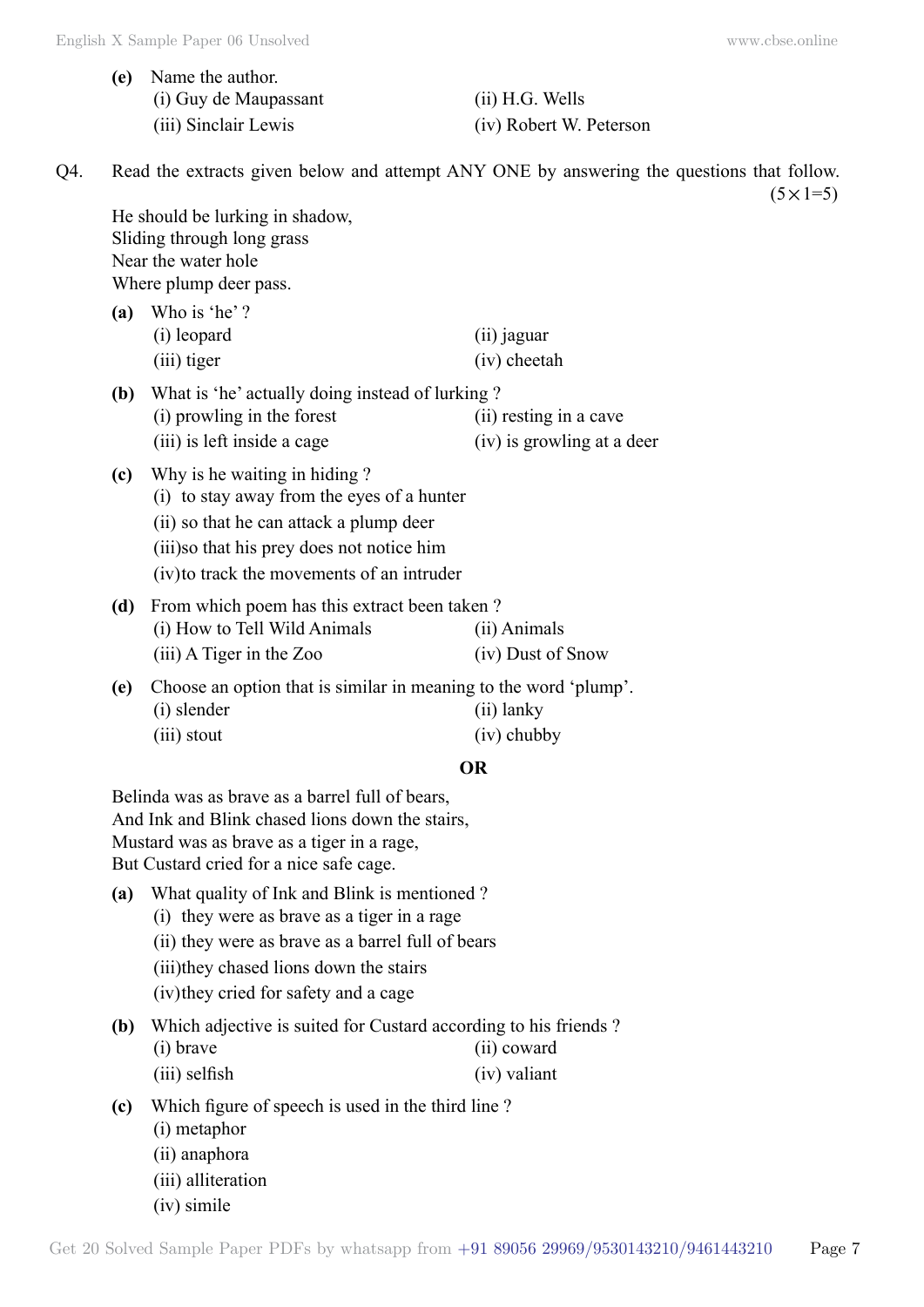**(d)** What is the meaning of 'rage' ? (i) passion (ii) indifference

#### (iii) anger (iv) harmony

- **(e)** What is the poet trying to say with the lines 'barrel full of bears' ?
	- (i) a person who takes a lot of chances with his life
	- (ii) a person without fear or anxiety about what may happen
	- (iii)a person who is always looking for another adventure to pursue
	- (iv)a person without any thoughts about what the future may bring

# **GRAMMAR (10 Marks)**

Q5. Choose the correct options to fill in the blanks to complete the note.  $(3 \times 1 = 3)$ 

In business, growth (a) ..........; one has to grow if one (b) .......... out. This is particularly true today with liberalisation of imports and increasing competition. Moreover, growth and higher productivity (c) .......... and higher employment creates larger markets both for industrial and consumer products.

- **(a)** (i) will be needed for survival
	- (ii) were needed for survival
	- (iii) is needed for survival
	- (iv) was needed for survival
- **(b)** (i) did not want to be wiped (ii) does not want to be wiped
	- (iii) will not want to be wiped
	- (iv) can not want to be wiped
- **(c)** (i) create employment
	- (ii) creates employment
	- (iii) created employment
	- (iv) had created employment
- Q6. Choose the correct options to fill in the blanks to complete the narration.  $(3x1=3)$



Darren sighed and exclaimed with sadness that he felt like (a) .......... . He grumbled that couldn't go to the movie theatre or pizza parlour. He even missed his classmates. His father immediately (b) .......... that Anne Frank and her family had spent two years in an attic. He then looked at his son's face and said that (c) .......... to the information.

**(a)** (i) he has been inside the house forever (ii) he will have been inside the house forever (iii)would have been inside the house forever (iv)he had been inside the house forever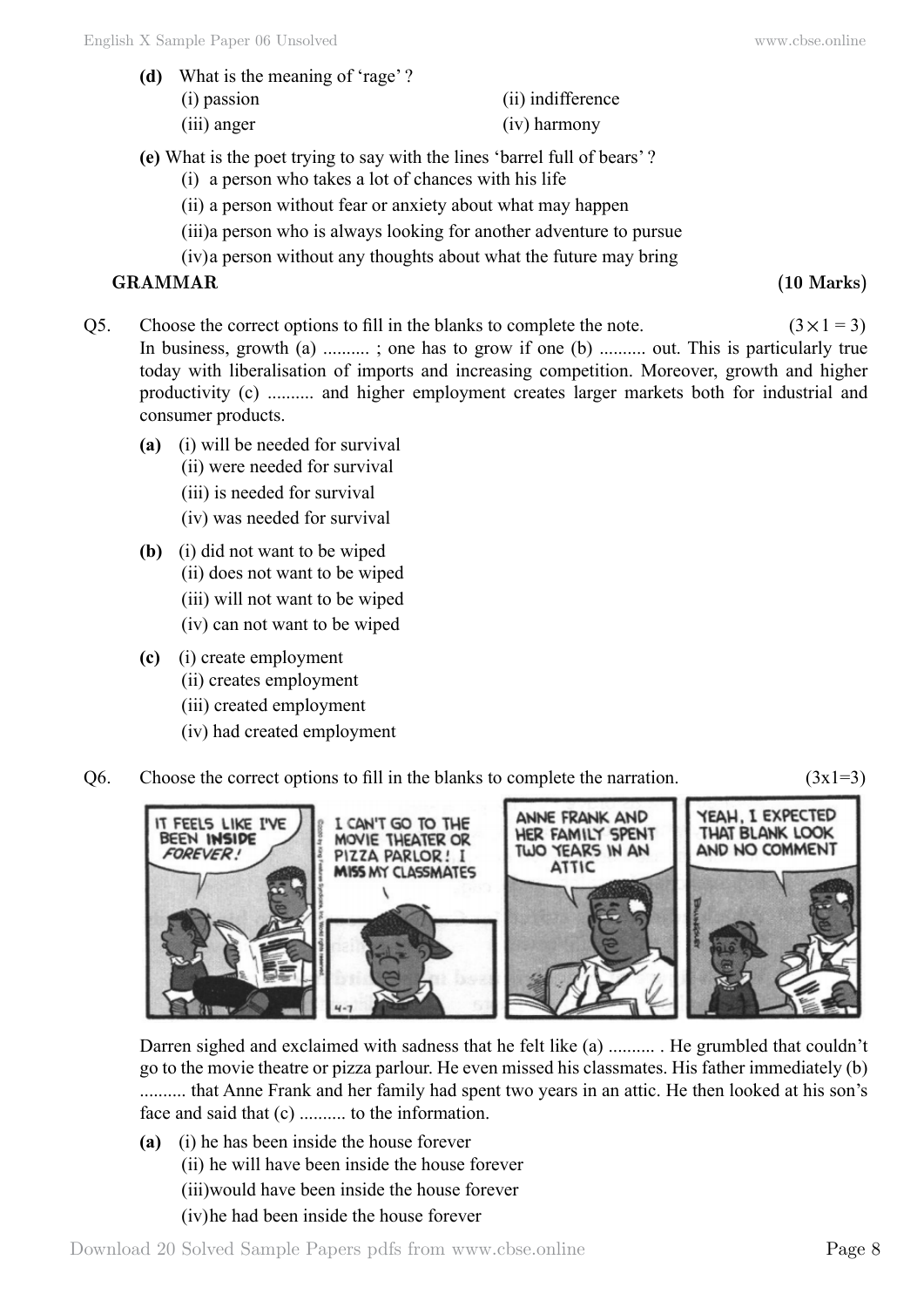|     | (b)    | (i) informed him<br>(ii) said to him<br>(iii) asked him<br>(iv) shouted at him                                                                                                                                             |                                                                                                                |  |
|-----|--------|----------------------------------------------------------------------------------------------------------------------------------------------------------------------------------------------------------------------------|----------------------------------------------------------------------------------------------------------------|--|
|     | (c)    | (i) he has expected his blank look and no comment<br>(ii) he had been expecting his blank look and no comment<br>(iii)he had expected his blank look and no comment<br>(iv) he was expecting his blank look and no comment |                                                                                                                |  |
| Q7. | below. |                                                                                                                                                                                                                            | Fill in the blanks by choosing the correct options for ANY FOUR of the six sentences given<br>$(4 \times 1=4)$ |  |
|     | (a)    | Katelyn  across the footpath, when he saw a road accident.<br>(i) was strolling<br>(iii) strolled                                                                                                                          | (ii) is strolling<br>(iv) had strolled                                                                         |  |
|     | (b)    | he did not know the way, he got lost on his way to school.<br>(i) Because<br>(iii) Either                                                                                                                                  | (ii) Although<br>$(iv)$ If                                                                                     |  |
|     | (c)    | It takes  of patience to write a novel.<br>(i) enough<br>$(iii)$ many                                                                                                                                                      | (ii) much<br>(iv) a lot of                                                                                     |  |
|     | (d)    | Have you ever seen such a beautiful moon in  sky.<br>$(i)$ a<br>$(iii)$ the                                                                                                                                                | $(ii)$ an<br>(iv) X                                                                                            |  |
|     | (e)    | I remove the plates from the table?<br>$(i)$ Can<br>(iii) Shall                                                                                                                                                            | (ii) May<br>(iv) Could                                                                                         |  |
|     | (f)    | The government  to implement a new rule.<br>(i) had decided<br>(iii) will decide                                                                                                                                           | (ii) has decided<br>(iv) were deciding                                                                         |  |

# **PART-B (40 Marks)**

### **WRITING**  $(2 \times 5=10)$

Q8. Attempt ANY ONE of the following in 100-120 words. (5 Marks) Write a letter to the Tour Manager, Ashoka Tours and Travels, Bangalore, seeking information regarding the tour packages offered by the company. You are Mr. Ajay Mittal/Ms. Anita Mittal from Chandigarh, Punjab, who is planning to visit all the holy places of South India with your aged mother and father.

#### **O**

You read the following advertisement in the newspaper. After reading it, you decided to write a letter to the editor of a national daily, making a plea to the common people to switch over to solar energy to conserve electricity and limit electricity bills. You are Nishant/Nishtha of 28-A, Civil Lines, New Delhi.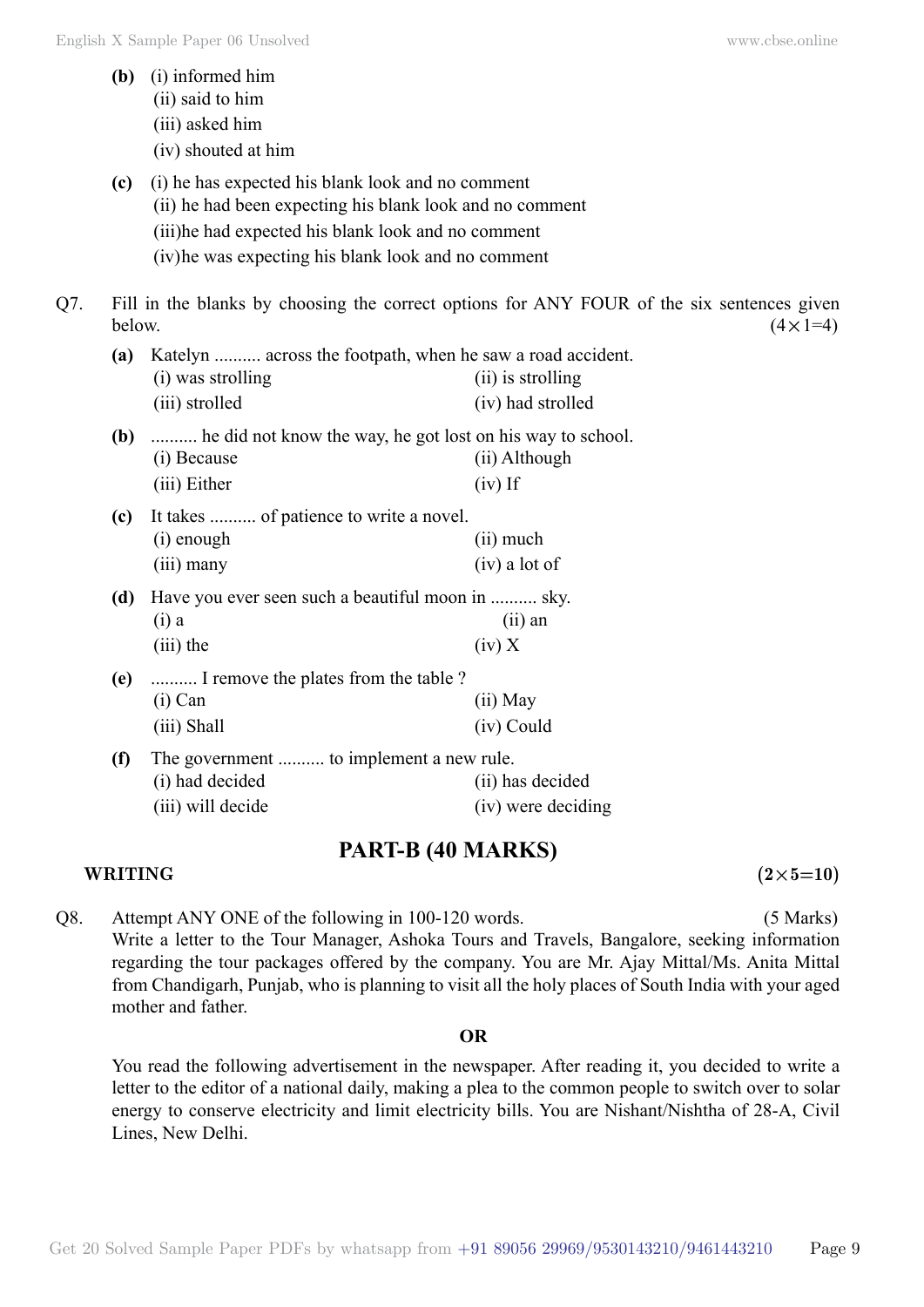

"What an amazing experience it was to get a 10.18 KW system in my home from the best company in central FL. Go solar provided me with a knowledgeable team focused on what they do best. They help me get financed at a low rate. Thanks again to everyone that was involved. Go Green today"-Sammy Rivera

# Q9. Attempt ANY ONE of the following in 100-120 words. (5 Marks)

The following bar graph shows the number of visitors (domestic and foreign) to national monuments across India between the years 2009 and 2019. Write an analytical paragraph by analysing the given data.





The chart given below shows the kinds of book categories preferred by the people of America in the year 2015. Write an analytical paragraph using describing the given data.